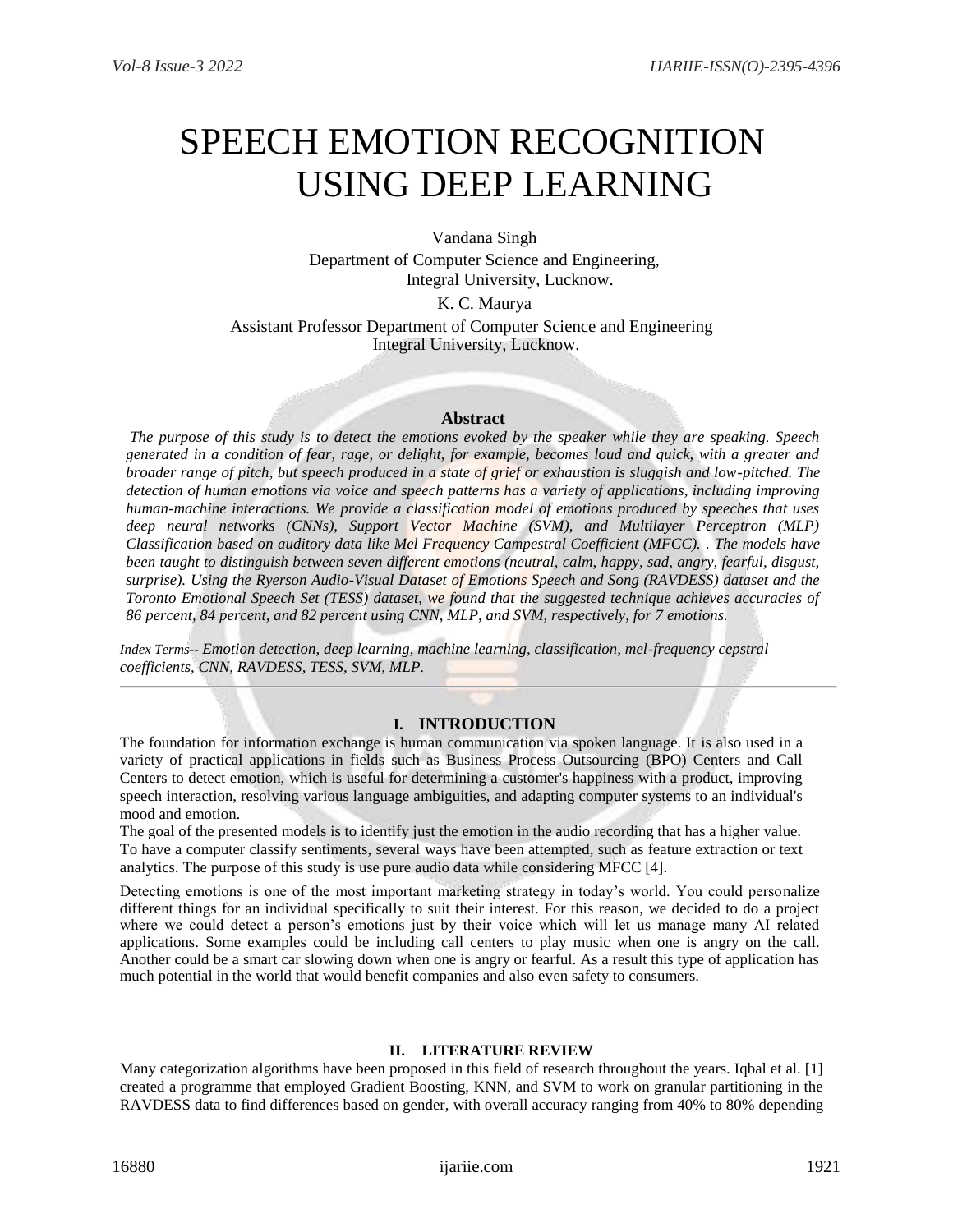on the job. Male recordings alone, female recordings only, and mixed recordings datasets were constructed. SVM and KNN have 100% recognition for all anger and neutrality in the RAVDESS (male) dataset, while Gradient Boosting outperformed SVM and KNN in excitement and melancholy. SVM obtains 100% accuracy with the same fury as half of the guys in the RAVDESS (female) dataset.

With accuracy of 87 percent and 100 percent, KNN performed well in the areas of rage and neutrality. When compared to other categories of tourists, KNN performed worse in happiness and sadness. With rage and neutrality, SVM and KNN performed much better than Gradient Boosting among the combined male and female data rates. KNN's performance was extremely depressing in terms of both happiness and grief. The classifiers' average performance in the male dataset is better than in the female dataset without SVM. SVM is more accurate for aggregated data than gender data sets. [2]. Obtained 66.41 percent accuracy in audio data and 90 percent accuracy in blending audio and video data using another method. The scientists trained three alternative depth networks using already processed picture data, including faces and audio waveforms: one for image data only, one for fixed audio waveforms only, and one for both data and waveform data. One of the first algorithms to use the RAVDESS dataset, however it merely identified it from other emotions available [8]. Three different forms of music sharing algorithms have been proposed: a basic model, a single work area model, and a multi-task capacity model. A single, independently domain classifier was utilized in a basic model. During the training, two hierarchical kinds were employed. For each domain, the single function machine trained various classifications.

## **III. OBJECTIVE OF THE PROJECT**

During the collecting step, noise typically corrupts the input data acquired for emotion recognition [4]. The extraction of features and categorization become less accurate as a result of these flaws [7]. This means that in emotions detection and identification systems, improving the data input is crucial. The emotional discrimination is retained in this pre - processing stage, but the speech and recording variance is removed [28].

The study will cover several deep learning algorithms in the context of SER in the next part. In comparison to traditional procedures, these methods produce more precise findings, but they are more computationally demanding. This section offers researchers and readers literature-based support for evaluating HCI(Human Computer Interaction) feasibility and analyzing the user's emotional voice in a specific scenario. Emotion identification from voice input data is a viable alternative [6], but real-time implementations of these approaches are far more challenging. Although these approaches have limitations, combining two or more of these classifiers creates a new step that may enhance emotion recognition.

#### **IV. PROBLEM DEFINITION**

On the RAVDESS and TESS datasets, the assessment findings reveal that the model is effective when compared to baseline methods and the state of the art. Table I. displays the accuracy, recall, and F1 values achieved for each of the emotional classifications. These findings demonstrate that accuracy and recall are extremely well matched, allowing us to acquire F1 values for practically all classes that are spread around the value 0.85. The model's robustness is demonstrated by the limited range of F1 values, which efficiently categories emotions into eight separate categories. The model is less accurate in the classes "Calm" and "Disgust," but this is not surprising given that they are the most difficult to recognize not just by speaking but also by monitoring facial expressions or analyzing written material [15], as stated in the Introduction. We chose to examine the findings acquired from two additional methods, namely SVM and MLP classifier, in order to assess the effectiveness of the emotion classification described in this paper.

#### **V. PROPOSED METHODOLOGY**

The emotion recognition classification models given here are based on a deep learning method based on CNN, SVM, and MLP classifiers. The fundamental concept is that the MFCC [4], often known as the "spectrum of a spectrum," is the only feature used to train the model. The Mel-frequency cepstrum (MFC) is a distinct understanding of the Mel-frequency cepstrum (MFCC), and it has been shown to be the state of the art in sound formalization in voice recognition [5]. Because of its capacity to express the amplitude spectrum of a sound wave in a condensed vectorial form, the MFC coefficients have been widely employed.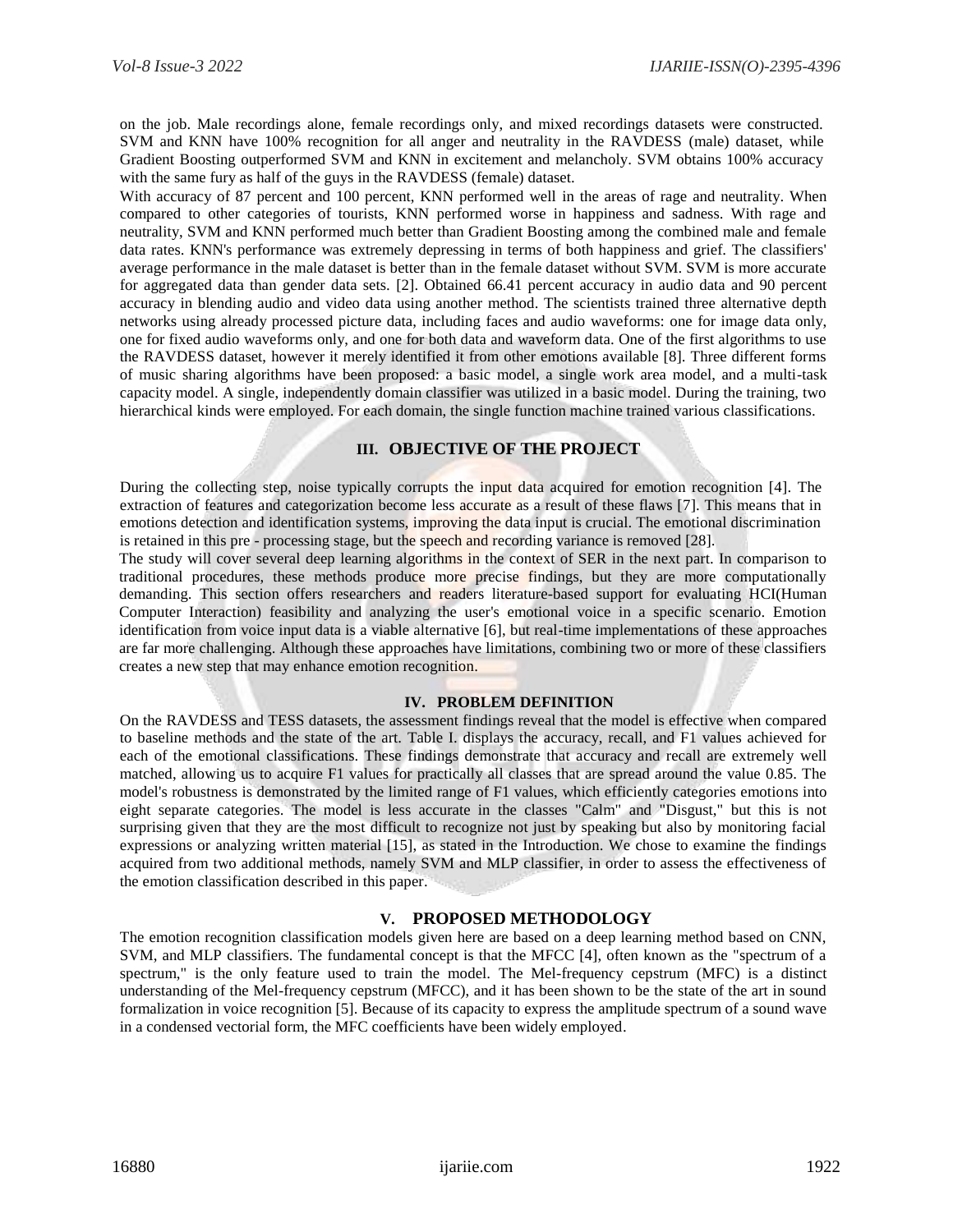

# **Method**:

Figure 2 shows the operational results of the deep neural network (CNN) constructed for the classification job. For each audio file supplied as input, the network is capable of working on 40 feature vectors. The 40 values reflect the two-second audio frame's condensed numerical representation. As a result, we give a set of training data (40 x 1) on which we ran one cycle of a 1D CNN with a ReLU activation function [6, a 20% dropout, and a 2 x 2 max-pooling function. The rectified linear unit (ReLU) is defined as  $g(z) = max0$ , z, and it allows us to acquire a big value in the event of activation by using this function to represent hidden units. In this situation, pooling can assist the model in focusing solely on the most important aspects of each segment of input, rendering them position invariant. By adjusting the kernel size, we repeated the method outlined above. We then applied another washout and flattened the result to ensure compatibility with the next layers.

# **VI. REFERENCE**

- [1] Iqbal, A. and Barua, K. A real-time emotion recognition from speech using gradient boosting. In 2019 International Conference on Electrical, Computer and Communication Engineering (ECCE) (2019), IEEE, pp. 1–.
- [2] Jannat, R., Tynes, I., Lime, L. L., Adorno, J., and Canavan, S. Ubiquitous emotion recognition using audio and video data. In Proceedings of the 2018 ACM International Joint Conference and 2018 International Symposium on Pervasive and Ubiquitous Computing and Wearable Computers (2018), ACM, pp. 956–959.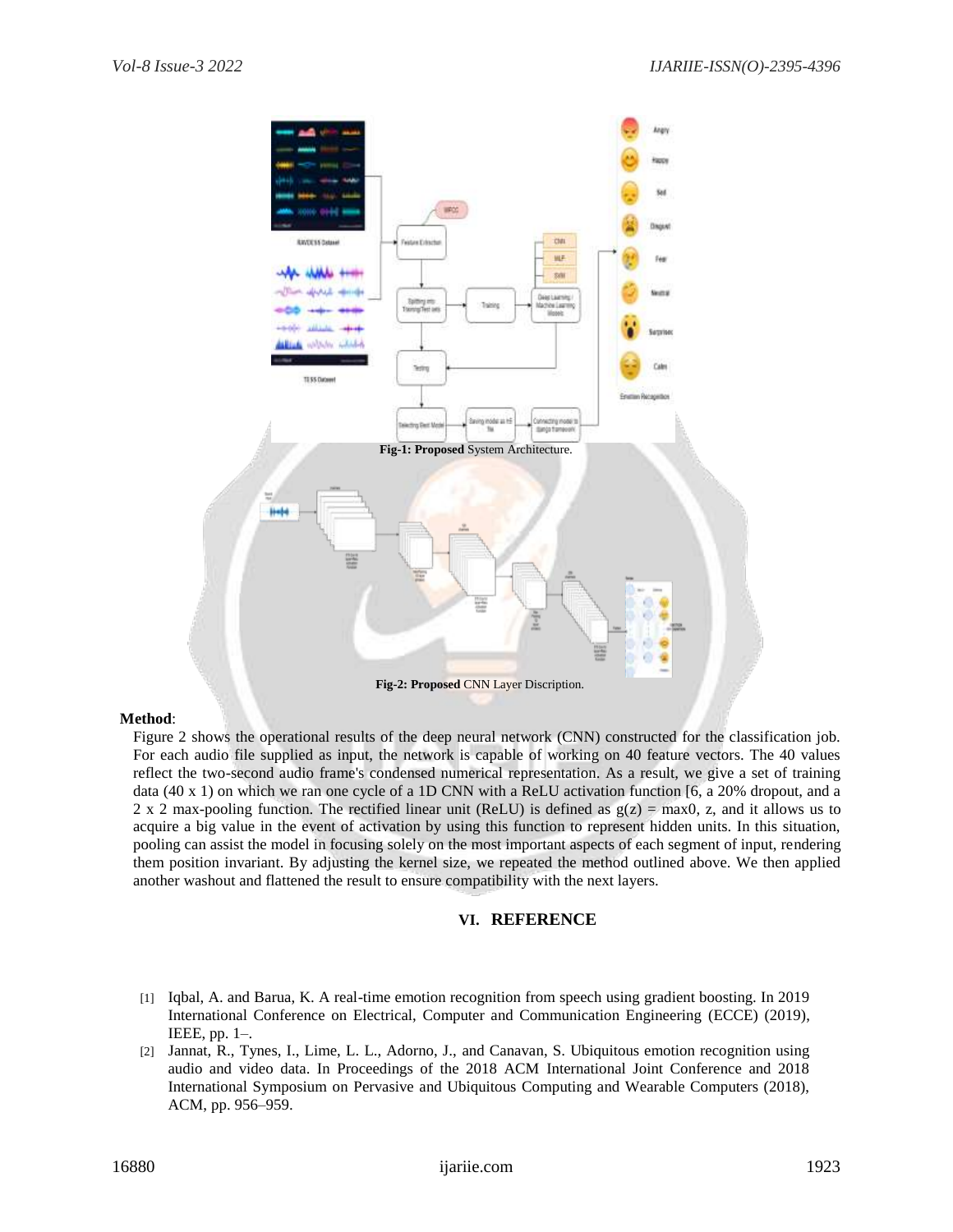- [3] LIVINGSTONE, S. R., AND RUSSO, F. A. : The Ryerson audio-visual database of emotional speech and song (RAVDESS): A dynamic, multimodal set of facial and vocal expressions in north american english. PloS one 13, 5 (2018), e0196391.
- [4] Logan, B., et al.: Mel frequency cepstral coefficients for music modeling. In ISMIR (2000), vol. 270, pp. 1–11.
- [5] Muda, L., Begam, M., and Elamvazuthi, I. : Voice recognition algorithms using Mel Frequency Cepstral Coefficient (MFCC) and Dynamic Time Warping (DTW) techniques. arXiv preprint arXiv:1003.4083 (2010).
- [6] Nair, V., and Hinton, G. E. : Rectified linear units improve restricted boltzmann machines. In Proceedings of the 27th international conference on machine learning (ICML-10) (2010), pp. 807–814
- [7] Platt, J. C., Cristianini, N. and Shawe-Taylor, J. : Large margin dags for multiclass classification. In Advances in Neural Information Processing Systems 12, S. A. Solla,
- [8] T. K. Leen, and K. Muller, Eds. MIT Press, 2000, pp. 547–553
- [9] Toronto emotional speech set (TESS) (https://tspace.library.utoronto.ca/handle/1807/24487)
- [10] S. Lalitha, A. Madhavan, B. Bhushan, and S. Saketh, "Speech emotion recognition," in Advances in Electronics, Computers and Communica- tions (ICAECC), 2014 International Conference on. IEEE, 2014, pp. 1–4.
- [11] K. R. Scherer, "What are emotions? and how can they be measured?" Social science information, vol. 44, no. 4, pp. 695–729, 2005.
- [12] T. Balomenos, A. Raouzaiou, S. Ioannou, A. Drosopoulos, K. Karpouzis, and S. Kollias, "Emotion analysis in man-machine interaction systems," in International Workshop on Machine Learning for Multimodal Interac- tion. Springer, 2004, pp. 318–328.
- [13] R. Cowie, E. Douglas-Cowie, N. Tsapatsoulis, G. Votsis, S. Kollias,
- [14] W. Fellenz, and J. G. Taylor, "Emotion recognition in human-computer interaction," IEEE Signal processing magazine, vol. 18, no. 1, pp. 32–80, 2001.
- [15] O.-W. Kwon, K. Chan, J. Hao, and T.-W. Lee, "Emotion recognition by speech signals," in Eighth European Conference on Speech Communica- tion and Technology, 2003.
- [16] R. W. Picard, Affective computing. Perceptual Computing Section, Media Laboratory, Massachusetts Institute of Technology, 1995.
- [17] S. G. Koolagudi and K. S. Rao, "Emotion recognition from speech: a review," International journal of speech technology, vol. 15, no. 2, pp. 99–117, 2012.
- [18] M. El Ayadi, M. S. Kamel, and F. Karray, "Survey on speech emotion recognition: Features, classification schemes, and databases," Pattern Recognition, vol. 44, no. 3, pp. 572–587, 2011.
- [19] .-W. Kwon, K. Chan, J. Hao, and T.-W. Lee, "Emotion recognition by speech signals," in Eighth European Conference on Speech Communica- tion and Technology, 2003.
- [20] A. D. Dileep and C. C. Sekhar, "Gmm-based intermediate matching kernel for classification of varying length patterns of long duration speech using support vector machines," IEEE transactions on neural networks and learning systems, vol. 25, no. 8, pp. 1421–1432, 2014.
- [21] L. Deng, D. Yu et al., "Deep learning: methods and applications," Foundations and Trends® in Signal Processing, vol. 7, no. 3-4, pp. 197– 387, 2014.
- [22] J. Schmidhuber, "Deep learning in neural networks: An overview," Neu- ral networks, vol. 61, pp. 85– 117, 2015.
- [23] T. Vogt and E. André, "Comparing feature sets for acted and spontaneous speech in view of automatic emotion recognition," in Multimedia and Expo, 2005. ICME 2005. IEEE International Conference on. IEEE, 2005, pp. 474–477.
- [24] C.-N. Anagnostopoulos, T. Iliou, and I. Giannoukos, "Features and classifiers for emotion recognition from speech: a survey from 2000 to 2011," Artificial Intelligence Review, vol. 43, no. 2, pp. 155–177, 2015.
- [25] [A. Batliner, B. Schuller, D. Seppi, S. Steidl, L. Devillers, L. Vidrascu,
- [26] T. Vogt, V. Aharonson, and N. Amir, "The automatic recognition of emotions in speech," in Emotion-Oriented Systems. Springer, 2011, pp. 71–99.
- [27] E. Mower, M. J. Mataric, and S. Narayanan, "A framework for automatic human emotion classification using emotion profiles," IEEE Transactions on Audio, Speech, and Language Processing, vol. 19, no. 5, pp. 1057– 1070, 2011.
- [28] J. Han, Z. Zhang, F. Ringeval, and B. Schuller, "Prediction-based learning for continuous emotion